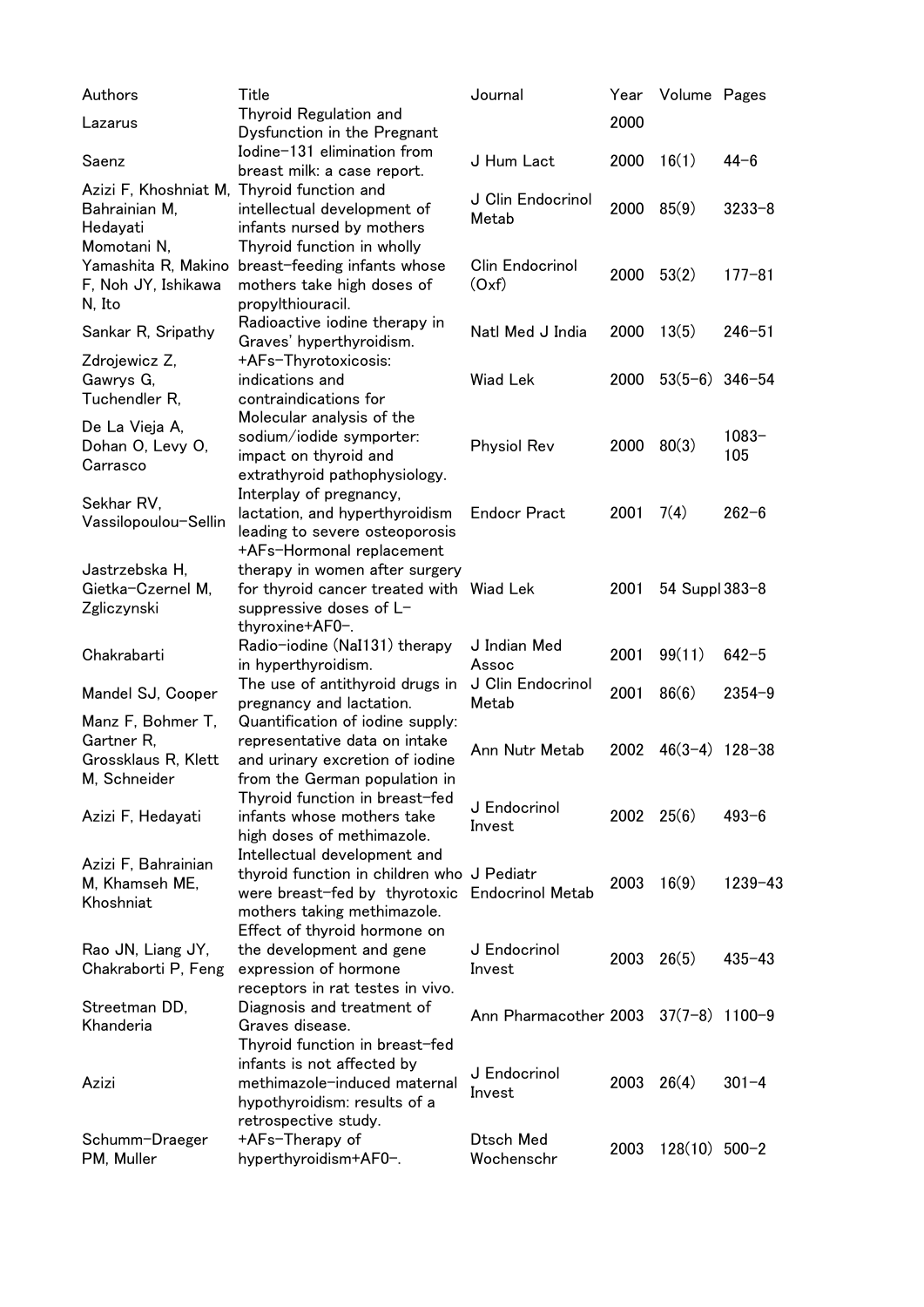| Dralle H, Sekulla                                                                                                                                                      | +AFs-Morbidity after subtotal<br>and total thyroidectomy in<br>patients with Graves' disease:<br>the basis for decision-making<br>regarding surgical indication<br>and extent of resection+AF0-.                               | Z Arztl Fortbild<br>Qualitatssich    | 2004          | 98 Suppl 45-53   |                 |
|------------------------------------------------------------------------------------------------------------------------------------------------------------------------|--------------------------------------------------------------------------------------------------------------------------------------------------------------------------------------------------------------------------------|--------------------------------------|---------------|------------------|-----------------|
| Reid JR, Wheeler                                                                                                                                                       | Hyperthyroidism: diagnosis and<br>treatment.<br>Mode of action: developmental                                                                                                                                                  | Am Fam Physician 2005                |               | 72(4)            | $623 - 30$      |
| Zoeller RT, Crofton                                                                                                                                                    | thyroid hormone insufficiency-<br>-neurological abnormalities<br>resulting from exposure to                                                                                                                                    | <b>Crit Rev Toxicol</b>              | 2005          | $35(8-9)$ 771-81 |                 |
| Bartalena L, Tanda<br>ML, Bogazzi F,<br>Piantanida E, Lai A,<br>Martino                                                                                                | An update on the<br>pharmacological management<br>of hyperthyroidism due to<br>Graves' disease.                                                                                                                                | Expert Opin<br>Pharmacother          | 2005          | 6(6)             | $851 - 61$      |
| Konishi                                                                                                                                                                | [Radioiodine treatment of<br>Graves' disease --for its wider<br>indication and application in                                                                                                                                  | Nihon Rinsho                         | 2006          | 64(12)           | $2257 - 61$     |
| Tornhage CJ,<br>Grankvist                                                                                                                                              | Acquired neonatal thyroid<br>disease due to TSH receptor<br>antibodies in breast milk.                                                                                                                                         | J Pediatr<br><b>Endocrinol Metab</b> | 2006          | 19(6)            | $787 - 94$      |
| Snodgrass WR,<br>Hankins                                                                                                                                               | Clark SM, Saade GR, Pharmacokinetics and<br>pharmacotherapy of<br>thionamides in pregnancy.                                                                                                                                    | Ther Drug Monit                      | 2006          | 28(4)            | $477 - 83$      |
| Momotani                                                                                                                                                               | +AFs-Current problems in the<br>treatment of Graves' disease in Nihon Rinsho<br>pregnancy and in                                                                                                                               |                                      | 2006          | 64(12)           | $2297 -$<br>302 |
| Azizi                                                                                                                                                                  | Treatment of post-partum<br>thyrotoxicosis.                                                                                                                                                                                    | J Endocrinol<br>Invest               | 2006          | 29(3)            | $244 - 7$       |
| Azizi                                                                                                                                                                  | The safety and efficacy of<br>antithyroid drugs.                                                                                                                                                                               | <b>Expert Opin Drug</b><br>Saf       | 2006          | 5(1)             | $107 - 16$      |
| <b>Braverman</b>                                                                                                                                                       | Clinical studies of exposure to<br>perchlorate in the United<br>Barriers in the quest for quality                                                                                                                              | Thyroid                              | 2007          | 17(9)            | $819 - 22$      |
| Stockigt                                                                                                                                                               | drug information: salutary<br>lessons from TGA-approved<br>sources for thyroid-related                                                                                                                                         | Med J Aust                           | 2007          | 186(2)           | $76 - 9$        |
| Okosieme OE, Marx<br>H, Lazarus                                                                                                                                        | Medical management of thyroid<br>dysfunction in pregnancy and<br>the postpartum.<br>Antithyroid drugs used in the                                                                                                              | Expert Opin<br>Pharmacother          | 2008          | 9(13)            | $2281 - 93$     |
| Krassas                                                                                                                                                                | Karras S, Tzotzas T, treatment of hyperthyroidism<br>during breast feeding. An<br>update and new perspectives.                                                                                                                 | <b>Hormones</b><br>(Athens)          | $2009$ $8(4)$ |                  | $254 - 7$       |
| Galofre Ferrater JC,<br><b>Corrales Hernandez</b><br>JJ, Perez Corral B,<br>Canton Blanco A,<br>Alonso Pedrol N,<br>Perez Perez A, Lajo<br>Morales T, Tortosa<br>Henzi | [Clinical guideline for the<br>diagnosis and treatment of<br>subclinical thyroid dysfunction<br>in pregnancy. Working Group on Endocrinol Nutr<br>Subclinical Thyroid Dysfunction<br>of the Spanish Endocrinology<br>Society]. |                                      | 2009          | 56(2)            | $85 - 91$       |
| Glatstein MM,<br>Garcia-Bournissen<br>F, Giglio N,<br>Finkelstein Y, Koren                                                                                             | Pharmacologic treatment of<br>hyperthyroidism during<br>lactation.                                                                                                                                                             | Can Fam<br>Physician                 | 2009          | 55(8)            | $797 - 8$       |
| Inoue M, Arata N,<br>Koren G, Ito                                                                                                                                      | Hyperthyroidism during<br>pregnancy.                                                                                                                                                                                           | Can Fam<br>Physician                 | 2009          | 55(7)            | $701 - 3$       |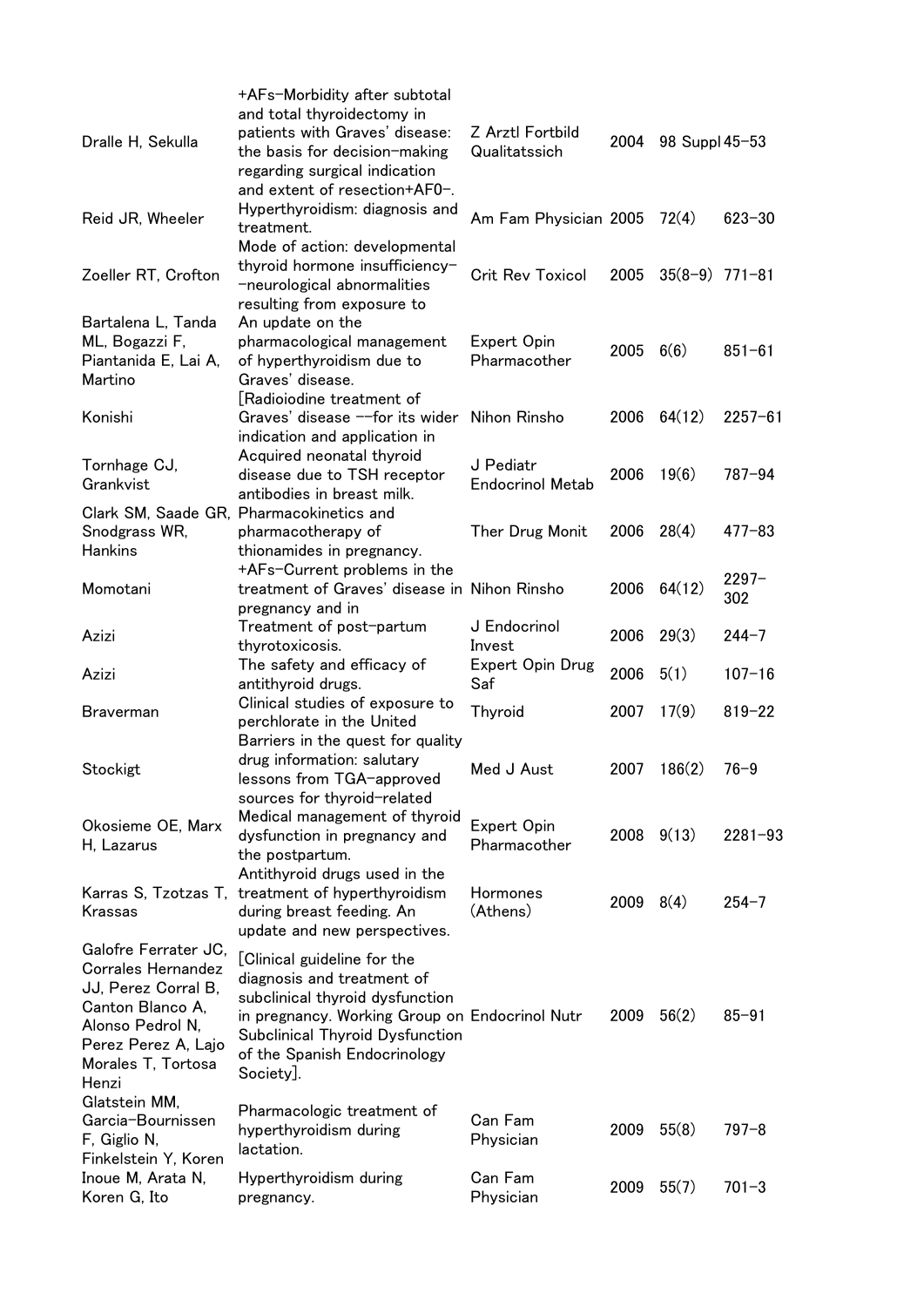| Karger S, Fuhrer-<br>Sakel                                                  | +AFs-Thyroid diseases and<br>pregnancy+AF0-.                                                                                                         | Med Klin (Munich) 2009                   |      | 104(6)            | $450 - 6$   |
|-----------------------------------------------------------------------------|------------------------------------------------------------------------------------------------------------------------------------------------------|------------------------------------------|------|-------------------|-------------|
| Fumarola A,<br>Calvanese A, Di<br>Fiore A, Dainelli M,<br>D'Armiento        | +AFs-Antithyroid drugs<br>therapy+AF0-.                                                                                                              | Clin Ter                                 | 2009 | 160(1)            | $47 - 53$   |
| Stockigt                                                                    | Obstetric implications of<br>current Australian product<br>information for thyroid-related                                                           | Aust N Z J Obstet 2009<br>Gynaecol       |      | 49(1)             | $64 - 6$    |
| Gartner                                                                     | +AFs-Thyroid disorders during<br>pregnancy+AF0-.                                                                                                     | Dtsch Med<br>Wochenschr                  | 2009 | 134(3)            | $83 - 6$    |
| Jukic T, Stanicic J,<br>Petric V, Kusic                                     | +AFs-Radioiodine versus<br>surgery in the treatment of<br>Graves' hyperthyroidism+AF0-.                                                              | Lijec Vjesn                              | 2010 | $132(11-1355-60)$ |             |
| El-Bakry AM, El-<br>Gareib AW, Ahmed                                        | Comparative study of the<br>effects of experimentally<br>induced hypothyroidism and<br>hyperthyroidism in some brain<br>Pharmacological treatment of | Int J Dev<br>Neurosci                    | 2010 | 28(5)             | $371 - 89$  |
| Karras S, Tzotzas T,<br>Kaltsas T, Krassas                                  | hyperthyroidism during<br>lactation: review of the<br>literature and novel data.                                                                     | Pediatr Endocrinol<br>Rev                | 2010 | 8(1)              | $25 - 33$   |
| Garcia-Mayor RV,<br>Larranaga                                               | Treatment of Graves'<br>hyperthyroidism with<br>thionamides-derived drugs:<br>Effects of experimentally                                              | Med Chem                                 | 2010 | 6(4)              | $239 - 46$  |
| Ahmed OM, Abd El-<br>Tawab SM, Ahmed                                        | induced maternal<br>hypothyroidism and<br>hyperthyroidism on the<br>development of rat offspring: I.<br>The development of the thyroid               | Int J Dev<br>Neurosci                    | 2010 | 28(6)             | $437 - 54$  |
| Monig H, Hensen J,<br>Lehnert                                               | hormones-neurotransmitters<br>+AFs-Thyroid disorders and<br>pregnancy+AF0-.                                                                          | Internist (Berl)                         | 2010 | 51(5)             | $620 - 4$   |
| Ozpinar A, Bruss M,<br>Shelton D, Gillespie                                 | Thyroidal radioactive iodide<br>uptake in the lactating rhesus                                                                                       | Lab Anim                                 | 2010 | 44(2)             | $155 - 8$   |
| Azizi F, Amouzegar                                                          | Management of<br>hyperthyroidism during                                                                                                              | Eur J Endocrinol                         | 2011 | 164(6)            | $871 - 6$   |
| Fumarola A, Di Fiore<br>A, Dainelli M, Grani<br>G, Carbotta G,<br>Calvanese | Therapy of hyperthyroidism in<br>pregnancy and breastfeeding.                                                                                        | Obstet Gynecol<br>Surv                   | 2011 | 66(6)             | $378 - 85$  |
| Perger L, Burgi U,<br>Fattinger                                             | +AFs-Pharmacotherapy of<br>hyperthyreosis--adverse drug<br>reactions+AF0-.                                                                           | Ther Umsch                               | 2011 | 68(6)             | $303 - 8$   |
| Drews K, Seremak-<br>Mrozikiewicz                                           | The optimal treatment of<br>thyroid gland function<br>disturbances during pregnancy.<br>+AFs-Indication and                                          | <b>Curr Pharm</b><br>Biotechnol          | 2011 | 12(5)             | 774-80      |
| Misaki                                                                      | contraindication of radioiodine<br>therapy for Graves'                                                                                               | Nihon Rinsho                             | 2012 | 70(11)            | $1922 - 6$  |
| Mestman                                                                     | Hyperthyroidism in pregnancy.                                                                                                                        | Curr Opin<br>Endocrinol<br>Diabetes Obes | 2012 | 19(5)             | $394 - 401$ |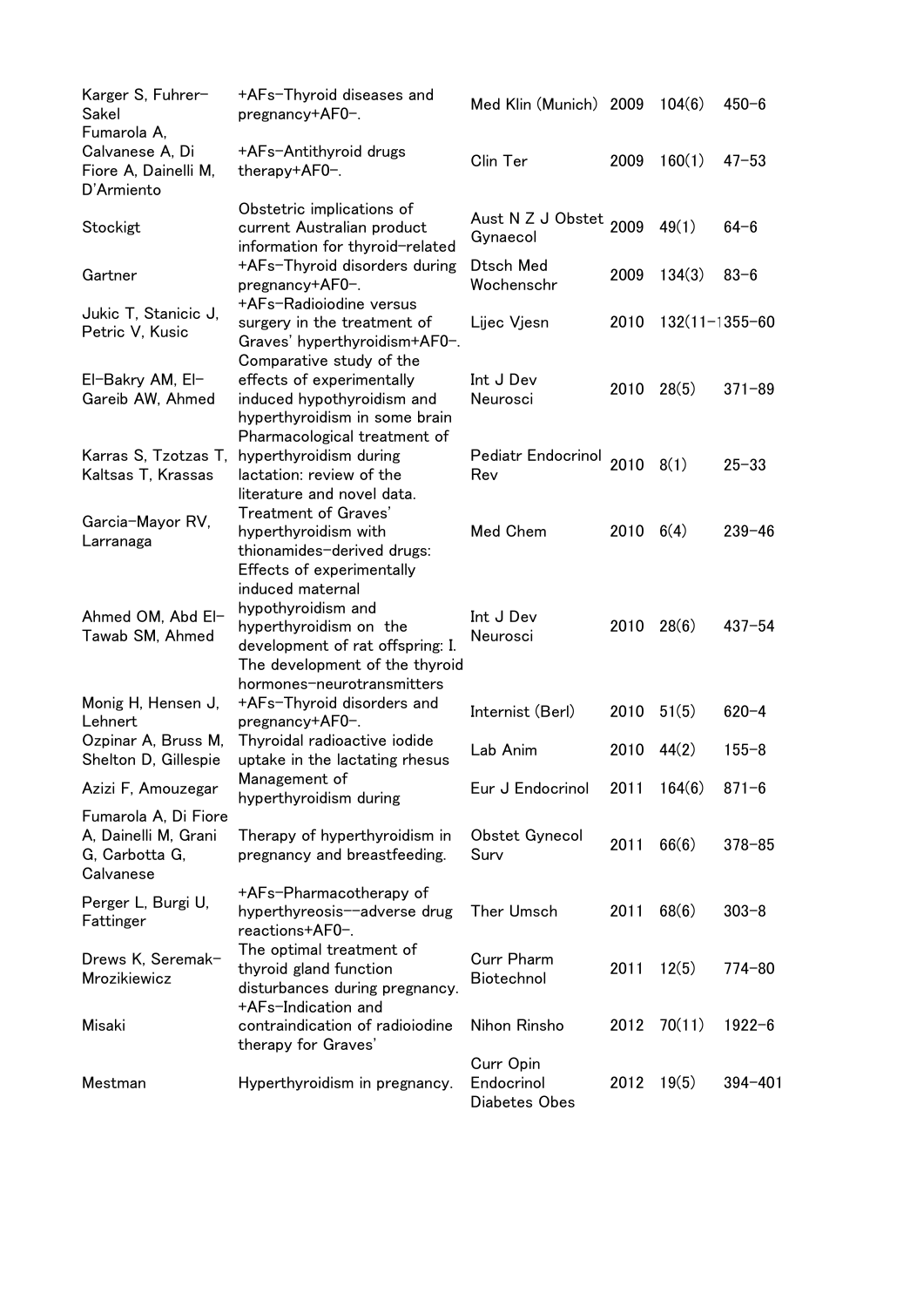| Ahmed OM, Ahmed<br>RG, El-Gareib AW,<br>El-Bakry AM, Abd<br>EI-Tawab                                                                                                                    | Effects of experimentally<br>induced maternal<br>hypothyroidism and<br>hyperthyroidism on the<br>development of rat offspring:<br>II-the developmental pattern of<br>neurons in relation to oxidative | Int J Dev<br>Neurosci               | $2012 \quad 30(6)$ |             | $517 - 37$ |
|-----------------------------------------------------------------------------------------------------------------------------------------------------------------------------------------|-------------------------------------------------------------------------------------------------------------------------------------------------------------------------------------------------------|-------------------------------------|--------------------|-------------|------------|
| Poppe K,<br>Hubalewska-<br>Dydejczyk A,<br>Vermiglio F, Vaidya                                                                                                                          | Management of<br>Hyperthyroidism in Pregnancy:<br>Results of a Survey among<br>Laurberg P, Negro R, Members of the European<br>Thyroid Association.                                                   | Eur Thyroid J                       | 2012               | 1(1)        | $34 - 40$  |
| Karras S, Krassas                                                                                                                                                                       | Breastfeeding and antithyroid<br>drugs: a view from within.                                                                                                                                           | Eur Thyroid J                       | 2012               | 1(1)        | $30 - 3$   |
| Lazarus                                                                                                                                                                                 | Pre-conception counselling in<br>graves' disease.                                                                                                                                                     | Eur Thyroid J                       | 2012               | 1(1)        | $24 - 9$   |
| Watt T, Cramon P,                                                                                                                                                                       |                                                                                                                                                                                                       |                                     |                    |             |            |
| Bjorner JB,<br>Bonnema SJ, Feldt-<br>Rasmussen U, Gluud<br>C, Gram J, Hansen<br>JL, Hegedus L,<br>Knudsen N, Bach-<br>Mortensen P, Nolsoe<br>R, Nygaard B, Pociot<br>F, Skoog M, Winkel | Selenium supplementation for<br>patients with Graves'<br>hyperthyroidism (the GRASS<br>trial): study protocol for a<br>randomized controlled trial.                                                   | Trials                              | 2013               | 14          | 119        |
| Amerion M, Tahajjodi<br>S, Hushmand Z,<br>Mahdavi Shahri N,<br>Nikravesh MR, Jalali                                                                                                     | The effect of maternal thyroid<br>disorders (hypothyroidism and<br>hyperthyroidism) during<br>pregnancy and lactation on skin<br>development in wistar rat                                            | Iran J Basic Med<br>Sci             | 2013               | 16(5)       | $665 - 74$ |
| Goldstein                                                                                                                                                                               | New-onset Graves' disease in<br>the postpartum period.                                                                                                                                                | J Midwifery<br><b>Womens Health</b> | 2013               | 58(2)       | $211 - 4$  |
| Alamdari S, Azizi F,<br>Delshad H, Sarvghadi<br>F, Amouzegar A,<br>Mehran                                                                                                               | Management of<br>hyperthyroidism in pregnancy:<br>comparison of<br>recommendations of american<br>thyroid association and                                                                             | J Thyroid Res                       | 2013               | 2013        | 878467     |
| Bolz M, Korber S,<br>Schober                                                                                                                                                            | +AFs-TSH secreting adenoma<br>of pituitary gland (TSHom) -<br>rare cause of hyperthyroidism<br>in pregnancy+AF0-.                                                                                     | Dtsch Med<br>Wochenschr             | 2013               | 138(8)      | $362 - 6$  |
| Winther KH, Watt T,<br>Bjorner JB, Cramon<br>P, Feldt-Rasmussen<br>U, Gluud C, Gram J,<br>Groenvold M,<br>Hegedus L, Knudsen<br>N, Rasmussen AK,<br>Bonnema                             | The chronic autoimmune<br>thyroiditis quality of life<br>selenium trial (CATALYST):<br>study protocol for a<br>randomized controlled trial.                                                           | Trials                              | 2014               | - 15        | 115        |
| Rosario PW, Santos<br>JB, Nunes NS, da<br>Silva AL, Calsolari                                                                                                                           | Color flow Doppler sonography<br>for the etiologic diagnosis of<br>thyrotoxicosis.                                                                                                                    | Horm Metab Res                      | 2014               | 46(7)       | $505 - 9$  |
| Marino M, Latrofa F,<br>Menconi F, Chiovato<br>L, Vitti                                                                                                                                 | An update on the medical<br>treatment of Graves'<br>hyperthyroidism.                                                                                                                                  | J Endocrinol<br>Invest              |                    | 2014 37(11) | $1041 - 8$ |
| Vaidya B, Pearce                                                                                                                                                                        | Diagnosis and management of<br>thyrotoxicosis.                                                                                                                                                        | <b>BMJ</b>                          | 2014               | 349         | g5128      |